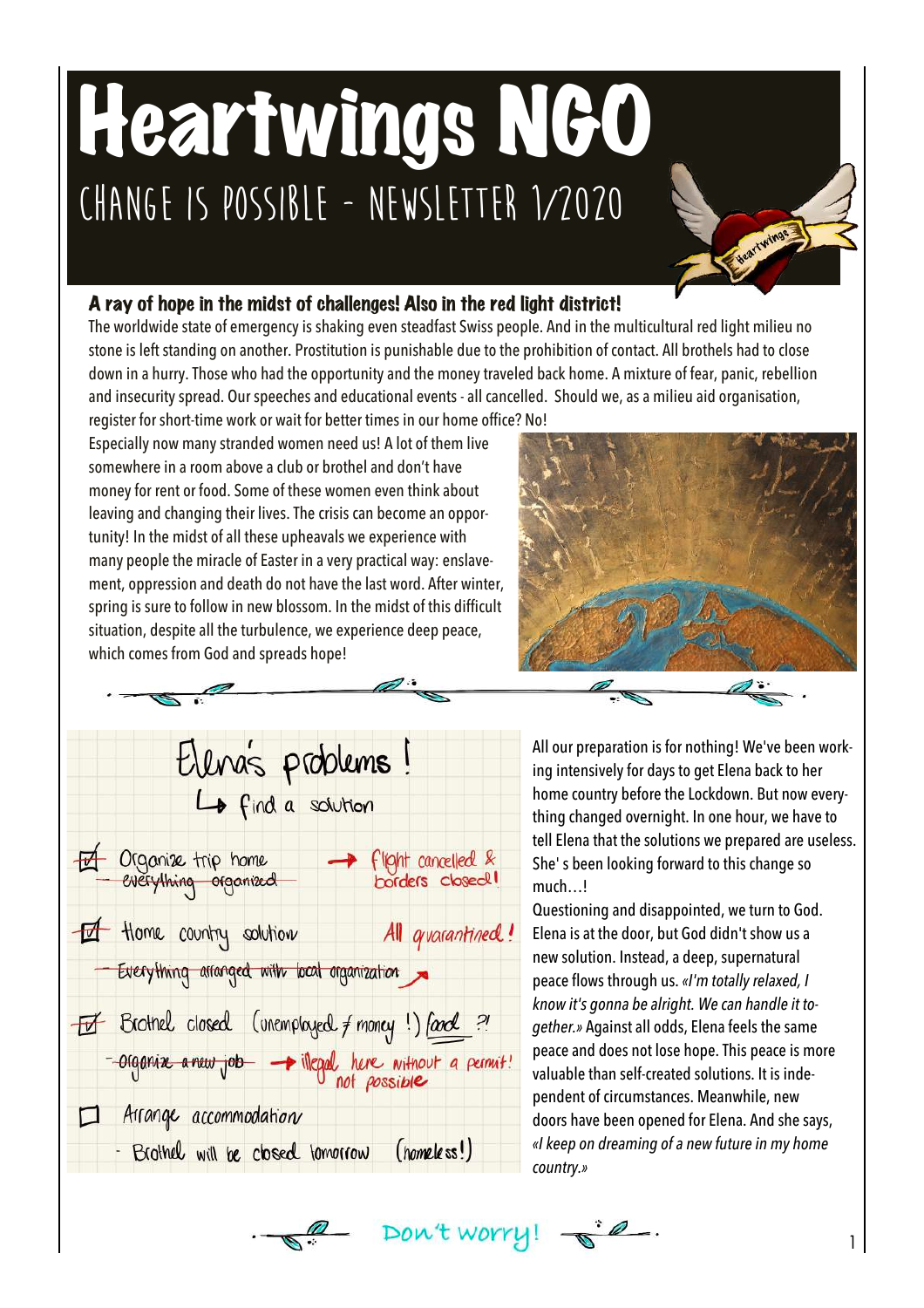The virus has us in a stranglehold. Do we have to wear masks? Do we still have enough disinfectant? Please keep your distance! Do you have the virus? Am I already infected?! Insecurity, helplessness and fear are spreading.



In my personal life thwarted plans rob my inner balance. Unexpectedly I face disappointment. Self-reproaches haunt me: *«Why did I not expect this? What was I thinking?»* I play down disappointment to calm down. I want to numb the pain. But repression and trivialisation make room for resignation and passivity. My joy of life and passion are fading. I want to capitulate and let self-protection determine my actions. In the inside I am infected and wounded.

How do I deal with my pain in a good way? How can the injury heal? By directly looking at the pain. Asking myself what this disappointment caused deep inside of me? I consciously allow the inner frustration, the pain and the sadness to show up. I say to myself, *«It's okay!»* My tears become my disinfectant. Through looking at the pain and talking to God I find peace, comfort and healing.



## Dropout Melanie*:*

*«Lockdown! I am familiar with Lockdown. Locked in a room. Sedated with drugs. Captured by human traffickers, being an object of sexual fantasy. This is my past! I know that. I'm sitting on my couch in my own apartment. I am free. But in the news: LOCKDOWN, in the newspapers: LOCKDOWN, LOCKDOWN, LOCKDOWN! That word catapults me into my past each time I hear it.* 

*It takes my breath away, the walls get closer and closer. I am trapped in flashbacks. Only the nights are worse. Violence and killing chase me and make me wake up in tears. I just want to get out. Escape! I want to go to work, meet my friends, be entertained. I want to be distracted. But it is forbidden: LOCKDOWN!»*



In this special time it is very important for the stranded women that we are on site. We can still be close to them despite the compulsory distance rules we have to adhere to. Currently a lot of our tasks are undone. But necessity is the driver of invention. Several dropouts helped us in the past few weeks. They wrap art cards, clean our office, pack Migros vouchers, disinfectants, gloves, masks and sweets in emergency bags for our outreaches (see picture). The effect of this work goes far beyond an employment program and a small wage: While working the women openly start to talk about their flashbacks, triggers and worries. In this way, under the most adverse circumstances, processing and healing begins. *«Here in your office, I have no fearful thoughts. I always have them. But not here. There is some kind of protection here!» Melanie*

«Thanks for all these precious gifts!» For the first time a transwoman we have already known for a long time opens up in a conversation! She tells us of her childhood wounds, her broken dreams and her entry into the red light district! The hard shell breaks apart and she can be at peace with the past and God!



God's peace is greater than our human mind ever understands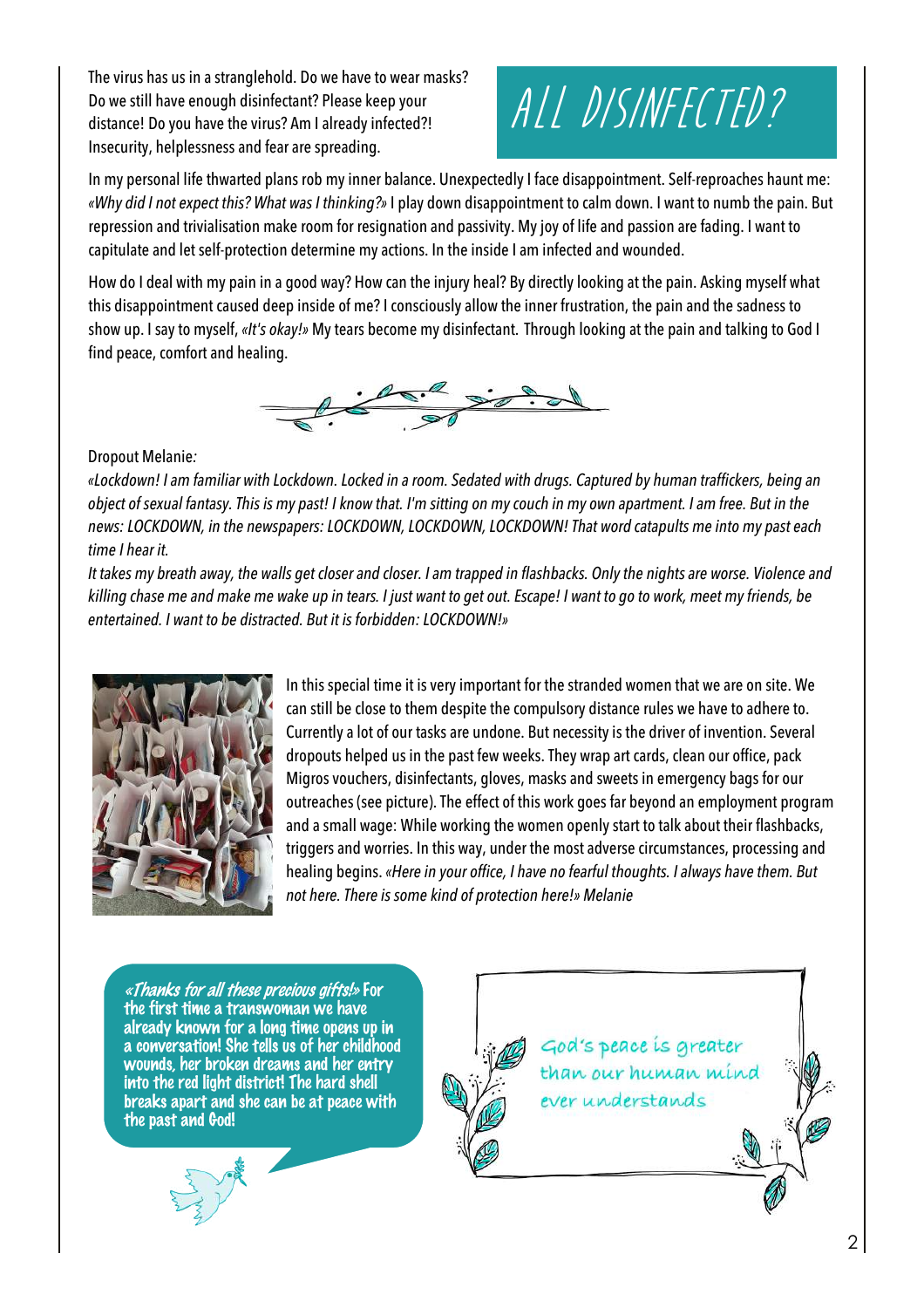How do these current upheavals affect the red light district? Could these challenges also become an opportunity and bring some good changes? Unfortunately, things are looking grim at the moment: Brothel operators receive loans plus short-time working payments from the federal government. They are now renovating their clubs so that the lucrative human trafficking business can carry on as soon as the federal government loosens its Lockdown restrictions. On the other side the stranded women. The women are now even more caught up in the spiral of dependency, as they don't want to become homeless. They have to continue their work as a prostitute despite the ban, because they are short of cash. They risk high fines which consequently would increase their debt burden.

Sandra Norak, Huschke Mau and many other dropouts are therefore stressing the necessity that a political direction change is required, especially now: Towards the Nordic model. This would finally provide affected women with exit assistance, training opportunities and therapies. Pimps and human traffickers could no longer make money with enslaved and traumatised women and stay unpunished. In the Nordic model the punter would be punished; and no longer the woman they abused and humiliated.





When will there be a rethinking in Switzerland? Greed combined with corruption are obvious drivers of this criminal system. But we expect that all these dirty schemes will finally be ruthlessly exposed.

My painting refers to a dangerous situation in the Bible. The Israelites wandered through the desert and were bitten by poisonous snakes. Moses had to make a bronze snake and put it up on a pole. Everyone who looked up was instantly healed of the deadly poison. Looking up to the cross! — For me this means hope in the midst of chaos. When I look at the cross; change, peace, healing and a new courage comes into my life. No matter what the circumstances are: With Jesus everything changes and I find peace and new joy in my heart.



*«She's gone! She's never coming back»,* Mina informs me. She talks about her friend Leyla. I feel a rush of enthusiasm, while hearing this. What good news!



A few weeks ago Mina and her friends were coming to our office to get some clothes in our Ladies Lounge Boutique. Including Leyla. A young woman - almost still a girl. But already broken by prostitution. Except Mina none of them speak a word of German. And so we sat in silence together with a cup of coffee. Leyla couldn't turn her eyes away from the painting with the dove, which was hanging on the wall opposite of her. We asked the women: *«What is your dream?»* Mina translated the question. Shamefaced they looked down. Her life in sex slavery leaves no room for dreams. After an almost endless silence,

the women began to speak falteringly about their heart's desires. Only Leyla shook her head — *«no dreams»*. But her eyes were still fixed on the painting with the dove. Tears fell down her cheeks. And then all of a sudden, out of the blue, she said: *«I'd like to make women beautiful. I'd like to be a cosmetician.»*

It's the last time we saw Leyla. Several weeks later Mina came to us alone and told us: *«Leyla is gone and never comes back. She threatened to turn the pimp in. He let her go. She is back in her home country and already in the middle of her training to become a cosmetician.»* Hopefully Mina adds: *«If Leyla made it, so can I?»*